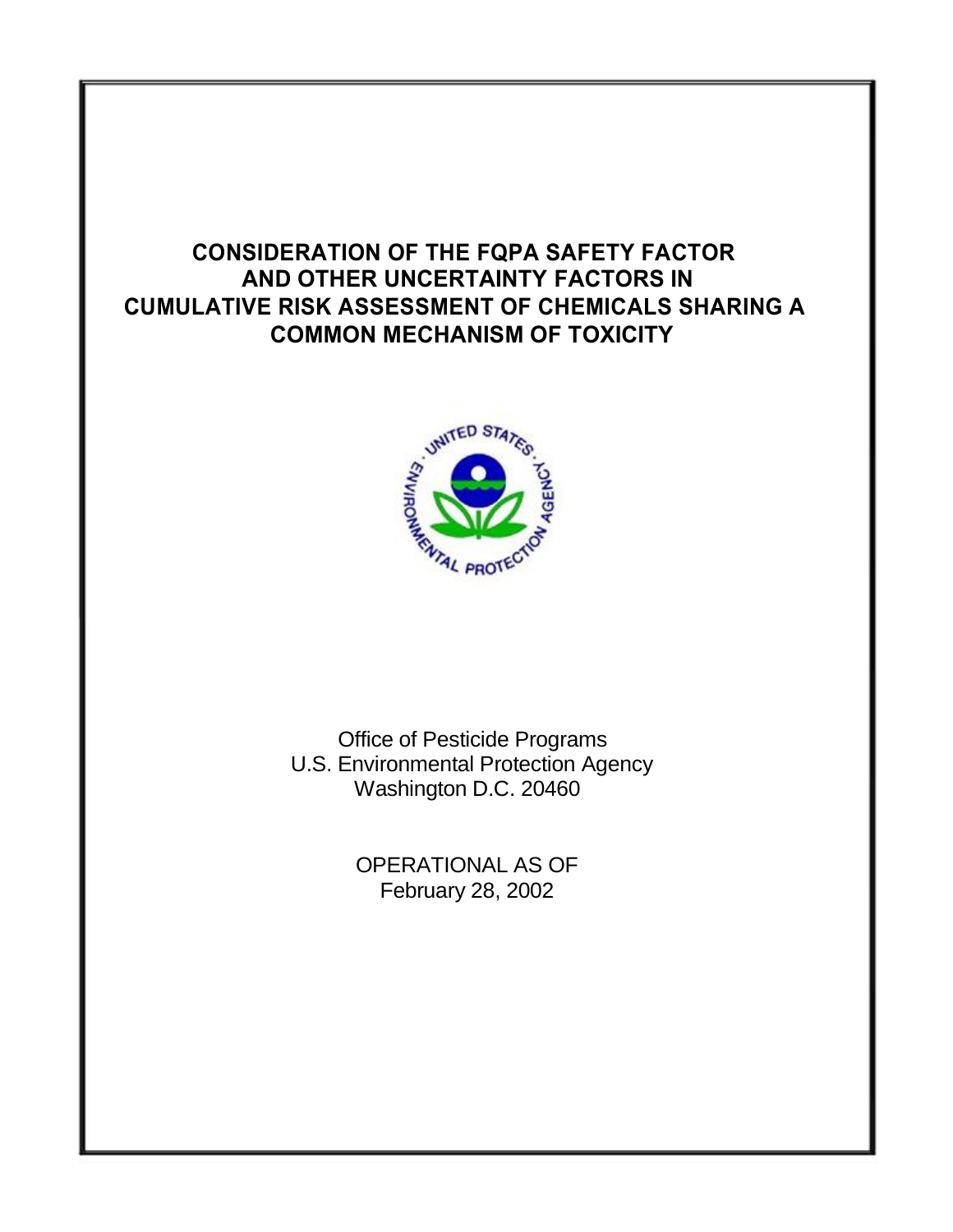#### **I. Introduction**

#### **A. Purpose of Document**

This guidance document provides the Office of Pesticide Programs (OPP) current thinking on application of the provision in FFDCA section 408(b)(2)(C) regarding an additional safety factor for the protection of infants and children in the context of cumulative risk assessments. In an earlier science policy paper for individual chemicals, OPP addressed how its risk assessments will consider the FQPA safety factor provision for individual chemicals (USEPA 1999 and USEPA 2002a). Additionally, OPP has prepared guidance on how to conduct a cumulative risk assessment for two or more pesticides sharing a common mechanism of toxicity (USEPA 2002b). As discussed below, each of these papers provided some general information and guidance on the FQPA safety factor, but did not address in detail the application of the FQPA safety factor provision on cumulative risk assessment.

This document is intended to serve as a guide for OPP risk assessors to facilitate consistent implementation of the children's FQPA safety factor provision in cumulative risk assessments and to increase the regulated entities' and the public's understanding of OPP cumulative risk assessments. Importantly, this guidance document is a policy statement and not a legislative rule and thus is not binding on OPP or on outside parties. It does not predetermine any pesticide-specific decision regarding the FQPA safety factor in a cumulative risk assessment. OPP remains free to take actions that vary from the guidance provided in the document. For example, OPP may deviate from the document based on developments in science or risk assessment methodologies or changes in science policy approach. Any such action would be accompanied by an explanation for OPP's decision. Similarly, the regulated community and the public retain the right to object both to the manner in which the guidance document is applied to specific groups of pesticides as well as to the policy considerations underlying the guidance document. Such objections could address any factual, scientific, policy, or legal conclusions or interpretations in the guidance document. If such objections are persuasive, OPP will be guided by them in the specific decision at hand and also modify the policy, as appropriate.

OPP staff are cautioned that because this document is a guidance policy and not a binding rule, they must consider the merit of all contentions from outside parties regarding application of the FQPA safety factor to specific cumulative risk assessments. Should staff believe, for whatever reason, that action at variance from this guidance document should be taken, that recommendation should be flagged so that it can receive the full consideration of OPP decision-makers.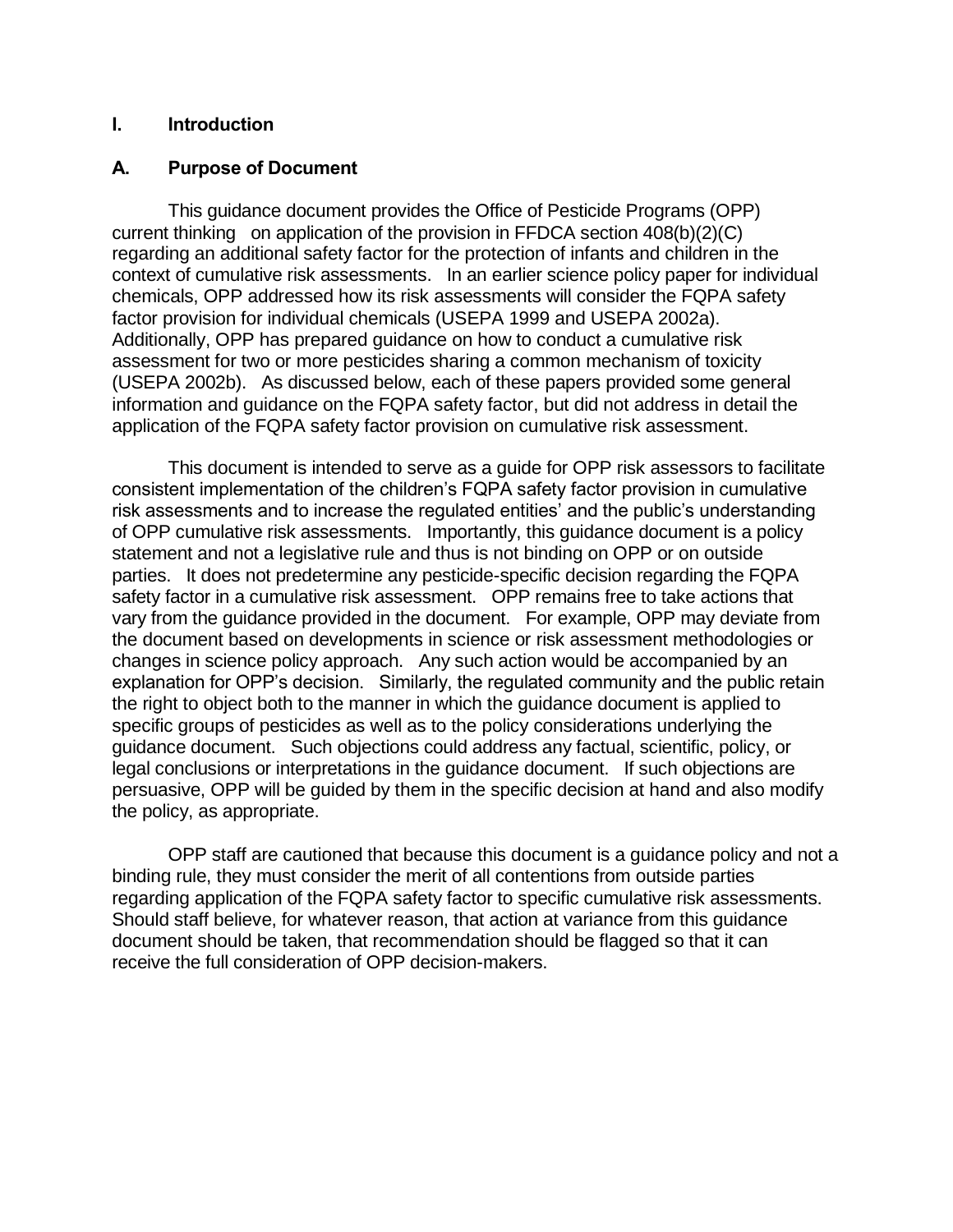### **B. Legal Framework**

The portion of FFDCA section 408 addressing exposure of infants and children to pesticide chemical residues, section 408(b)(2)(C), directs that EPA, in taking action regarding a tolerance, "ensure that there is a reasonable certainty that no harm will result to infants and children from aggregate exposure to the pesticide chemical residue ." Section 408(b)(2)(C)(ii)(I). This paragraph also explicitly requires EPA to assess the risk to children taking into account "available evidence concerning the cumulative effects on infants and children of such residues and other substances that have a common mechanism of toxicity." Section 408(b)(2)(C)(i)(III). Finally, this paragraph mandates that, in making the reasonable certainty of no harm finding, EPA apply an additional tenfold margin of safety to take into account potential pre- and postnatal toxicity and completeness of the toxicity and exposure databases. A different factor may be applied if the safety finding is supported by reliable data. This is referred to as the "FQPA safety factor" provision.

A risk assessment addressing cumulative effects of residues of multiple pesticide chemicals that exhibit a common mechanism of toxicity will have a major bearing on OPP's determination of whether the "reasonable certainty of no harm" finding can be made. Accordingly, OPP will need to consider several of the core aspects of the cumulative assessment-the identification of the nature of the common toxic effect and the scope of the toxicity and exposure databases relative to the cumulative assessment -in determining whether reliable data exist justifying adjustment of the additional safety factor called for in this provision.

## **C. Terminology**

This guidance document uses the terminology adopted in the guidance document titled *Determination of the Appropriate FQPA Safety Factor(s) For Use in the Tolerance-Setting Process* (USEPA 2002a). The terminology used distinguishes those safety factors introduced as a result of FQPA from traditional uncertainty factor practice in the Agency. It is important to recognize, however, that the FQPA safety factor, as defined in FQPA, does not stand wholly apart from traditional agency practice but rather incorporates that practice as a part of the safety factor. Thus, there is a large degree of overlap between the FQPA safety factor and traditional Agency practice as to the use of uncertainty factors to account for incomplete characterization of a chemical's toxicity.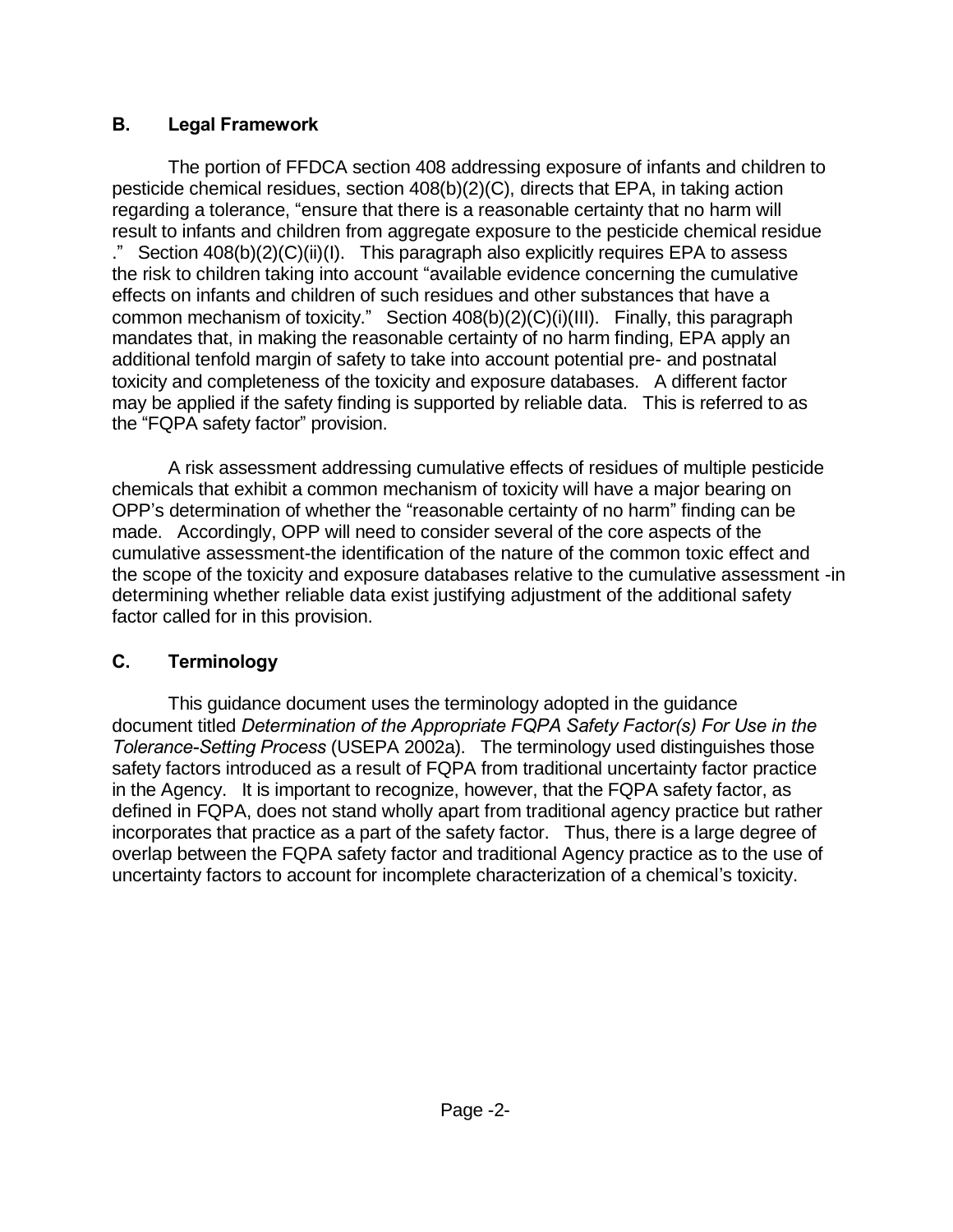A breakdown between the traditional and unique aspects of the FQPA factor is relatively straightforward when OPP has made an individualized determination of a "different" FQPA safety factor. Terminology to aid in distinguishing these traditional and unique aspects in a "different" FQPA safety factor is set forth below. In those instances, however, where the additional 10X FQPA safety factor is retained because the presumption in favor of applying an additional 10X is not overcome, differentiating the traditional and unique aspects of the FQPA safety factor may be quite difficult.

To capture both the standard and traditional aspects as well as the uniqueness of the FQPA safety factor, EPA has chosen to use the following terminology to describe the two components of the FQPA safety factor:

- **Example 3 Standard uncertainty factors** are the 10X factors used to account for interhuman variation (intraspecies differences- $UF<sub>H</sub>$ ) and experimental animal to human (interspecies- $UF_A$ ) differences. These uncertainty factors are not considered to be FQPA safety factors.
- **Traditional uncertainty factors** are those used prior to FQPA passage to account for database deficiencies (i.e., application of an uncertainty factor to extrapolate from subchronic to chronic data  $(UF<sub>s</sub>)$  if deriving a chronic RfD); application of an uncertainty factor to extrapolate from the NOAEL to LOAEL (UF<sub>I</sub>) if no appropriate NOAEL can be identified in the toxicology database; and application of a database uncertainty factor ( $UF_{Db}$ )which is intended to account for the absence of key toxicological data) and which are now codified by FQPA; and
- **Example 3 Special FQPA safety factors** are used to apply to the aspect of a different FQPA factor (i.e., residual concerns for susceptibility and residual concerns in the exposure assessment) that is unique to FQPA, and which are those factors introduced primarily as a result of FQPA.

Any given FQPA safety factor may consist of traditional uncertainty factors used to address data deficiencies and the unique aspects of the special safety factor. By adopting this terminology EPA hopes that its safety factor determinations will be transparent. (Other important terminology to remember includes: (1) "presumptive" or "default" FQPA factor which refers to the default FQPA additional 10X safety factor that is mandated by the statute if OPP decides that there are not reliable data to choose a different factor; and (2) "additional" FQPA factor which is used to mean that all FQPA factors (including traditional uncertainty and special FQPA factors) are in addition to the inter- and intraspecies uncertainty factors.)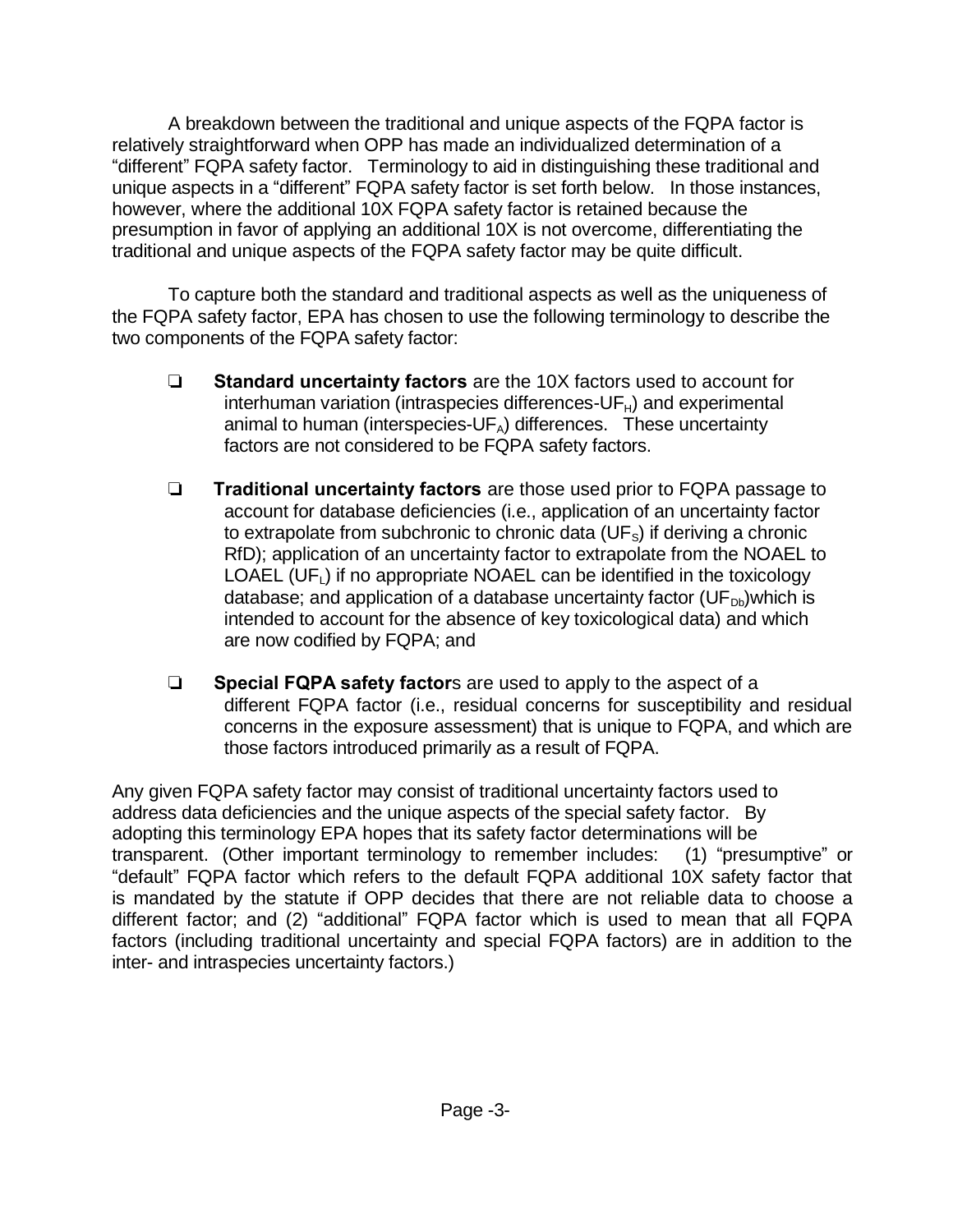### **B. Background**

OPP's revised policy document on *Determination of the Appropriate FQPA Safety Factor(s) For Use in the Tolerance-Setting Process* provides guidance on how OPP would implement the FQPA safety factor provision for individual chemicals (see USEPA 2002a). The document contains legal interpretations of key aspects of the FQPA safety factor provision and establishes a framework for making decisions about the need for the uncertainty factors used traditionally by the Agency in deriving RfDs and the FQPA safety factor. The FQPA safety factor guidance specifically restricted its applicability only to the consideration of the FQPA safety factor in the context of individual chemical risk assessments. It went on to state:

*In the future, as approaches for conducting cumulative risk assessments are developed and applied, this document may require modification and updating to articulate the policies attendant to the FQPA safety factor in the assessment and regulation of chemicals sharing a common mechanism of toxicity.* 

OPP discussed the relationship of the FQPA safety factor provision to the cumulative risk assessment process in more detail in its draft Cumulative Risk Assessment Guidance, made available to the public on June 30, 2000 (see USEPA 2000). In Sections 5.2 and 6.4.2 of the document, OPP discussed both the standard uncertainty factors applied in EPA risk assessments to account for interhuman variation (intraspecies differences) and experimental animal to human (interspecies) differences; and the FQPA safety factor that is intended to account for potential pre- and postnatal toxicity and the completeness of the toxicity and exposure databases. Encompassed with the FQPA safety factor are traditional uncertainty factors used to account for use of a Lowest-Observed-Adverse-Effect-Level (LOAEL) to estimate a No-Observed-Adverse-Effect-Level (NOAEL), use of a subchronic NOAEL to estimate a chronic NOAEL and deficiencies in the toxicity database; and special FQPA safety factors used to address residual concerns for children's health risks. The document provided only a limited discussion of evidence considered in how the uncertainty factors might be applied in cumulative risk assessments.

OPP has developed the current document to provide a more expansive discussion of the use of uncertainty and safety factors in the context of cumulative risk assessment and to restructure its presentation to follow more closely the framework and terminology presented in the FQPA safety factor guidance for individual chemicals (USEPA 2002a). This document also draws on definitions contained in the Cumulative Risk Assessment Guidance, which has been revised and issued (USEPA 2002b).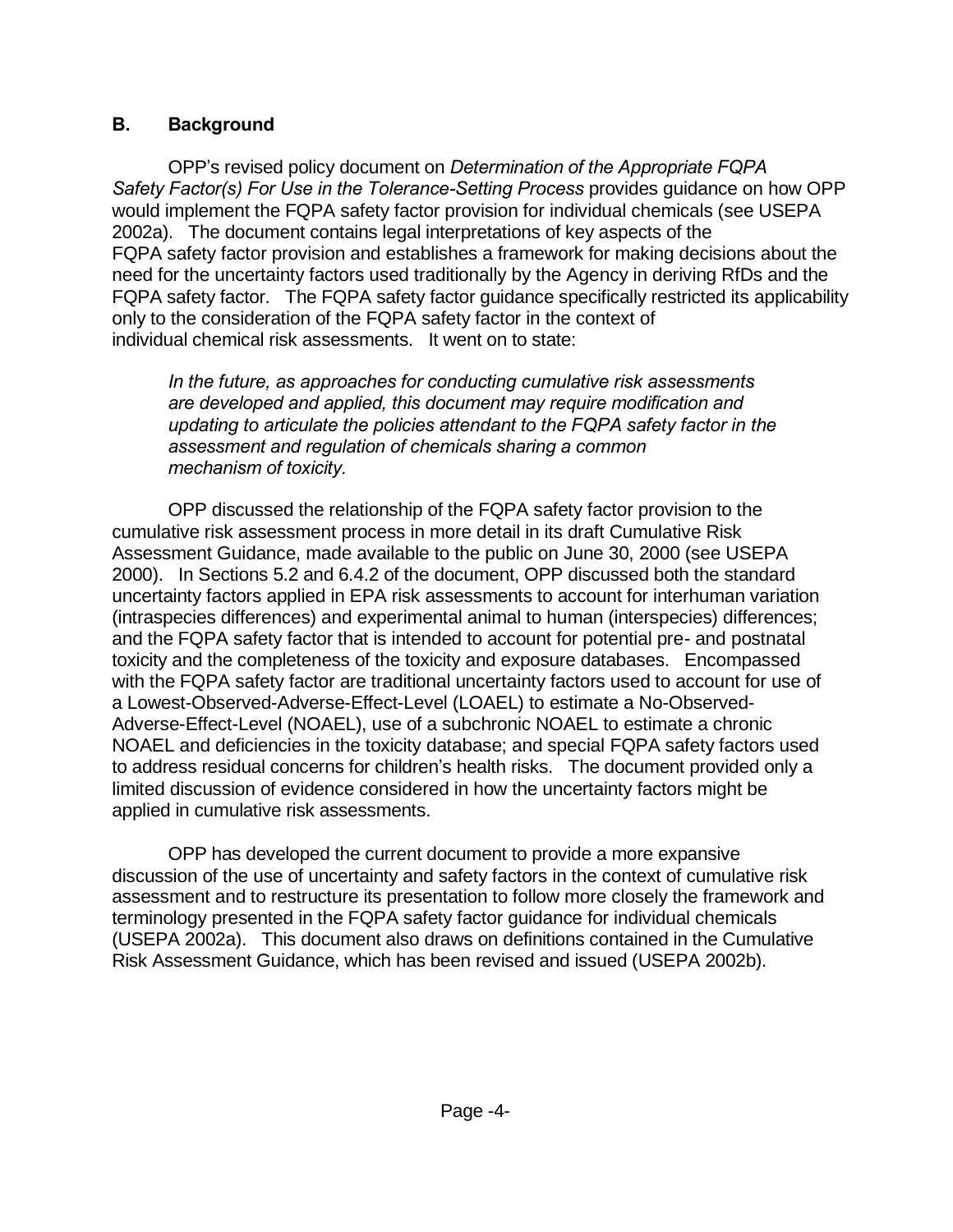As explained in the FQPA safety factor guidance for individual chemicals (USEPA 2002a), OPP believes that it is critical to the protection of infants and children that it not rely on and not apply a default value or presumption in making decisions under Section 408 where reliable data are available that support use of a different safety factor in the assessment of risk. Use of the default value may result in an underor overstatement of risk. OPP's reasoning applies with even more force in the context of cumulative risk assessments due to the additional complexities involved. Accordingly, for cumulative risk assessments, OPP also intends to make specific caseby-case determinations as to the size of the additional FQPA safety factor rather than rely on the 10X FQPA default value if reliable data permit. Further, as explained below, this individualized determination may involve application of FQPA safety factors to both the individual chemical members as well as to the entire cumulative assessment group (referred to as the "CAG") of common mechanism chemicals. This guidance document focuses primarily on the considerations relevant to determining a safety factor "different" from the default 10X that protects the safety of infants and children. Discussions in this document that reference decisions on applying an FQPA safety factor or the appropriateness, adequacy, need for, or size of such safety factor are premised on the assumption that reliable data would exist for choosing a "different" factor than the FQPA 10X default value.

#### **II. Key Differences Between Single Chemical Risk Assessments and Cumulative Risk Assessments Relevant to Application of Standard/Traditional Uncertainty Factors and the FQPA Safety Factors**

Although the FQPA Safety Factor Guidance for an individual chemical contains principles and concepts that are applicable to cumulative risk assessment, the difference in the objective of these two very different types of assessment must be kept in mind when considering the standard inter- and intraspecies uncertainty factors and the FQPA safety factor (including the traditional uncertainty factors that address deficiencies in the toxicity database and special FQPA safety factor components of the FQPA safety factor).

The key objective of a single chemical assessment is to identify all the potential toxicities that might be associated with each pathway of exposure, and to select the most sensitive critical effect to establish a reference dose (RfD) or a margin of exposure (MOE). In contrast to the single chemical risk assessment, a cumulative risk assessment does not focus on any effect that occurs at the lowest dose, but rather on a common effect that arises among a group of chemicals that act by a common mechanism of toxicity. Because a common mechanism of toxicity must be identified prior to conducting a cumulative risk assessment, these assessments by nature will tend to be based on a more extensive and robust database. Thus, there may be less of a need for uncertainty or safety factors to address database deficiencies. Furthermore, risk assessors should not automatically use chemical-specific RfDs when estimating the joint risk for the common mechanism group because these RfDs may be based on endpoints not pertaining to the common mechanism of toxicity. In a cumulative hazard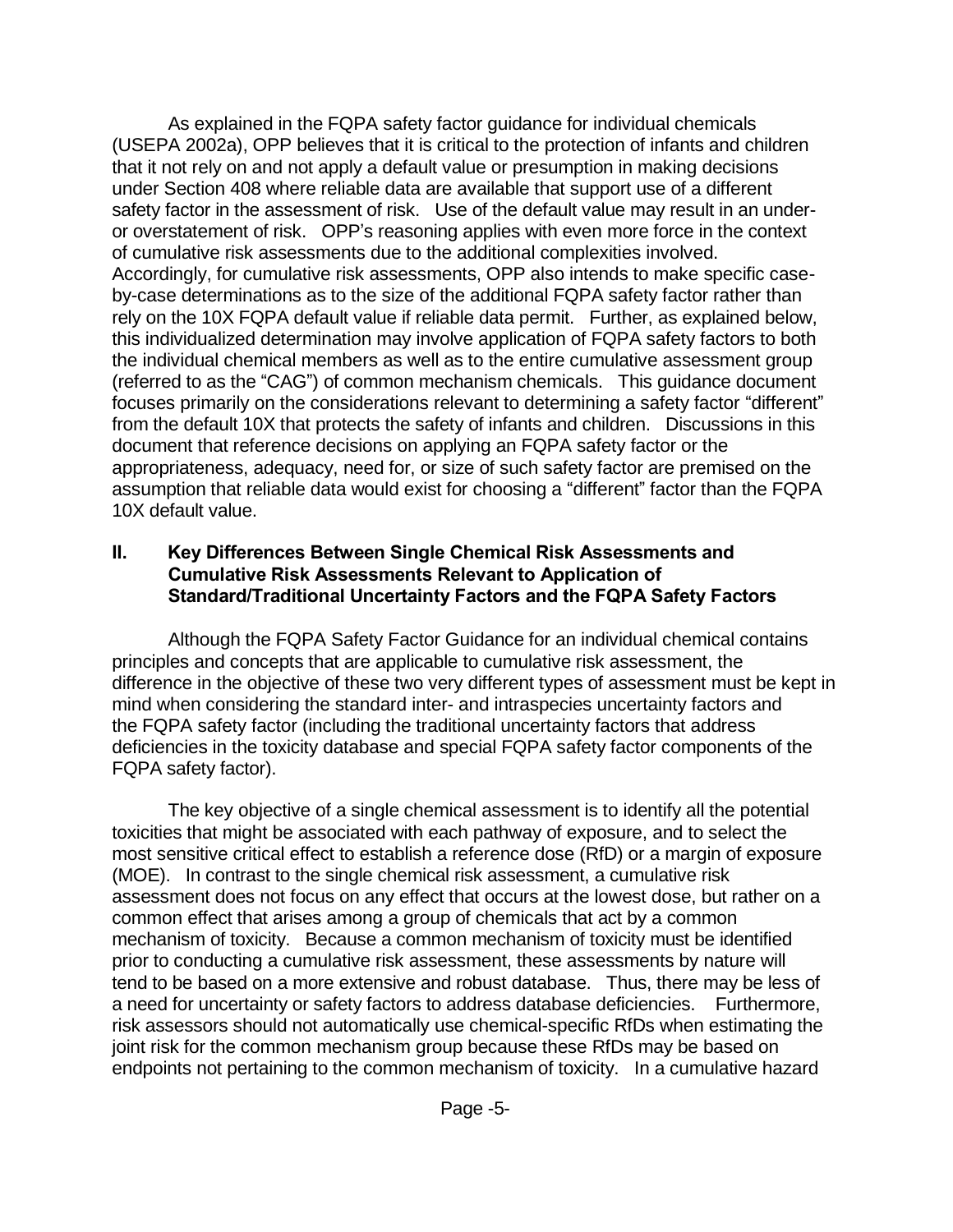assessment, endpoints are identified that are common to the group and relevant to the common mechanism of toxicity.

There are two key aspects in the dose-response assessment for a cumulative risk assessment that differ from a single chemical assessment. First, unlike a single chemical assessment, a cumulative risk assessment requires a determination of the relative toxic strength or potency of each chemical member of the cumulative risk group so that the relative toxic contribution of each member can be determined. Second, although determining a point of departure  $(POD)^1$  for estimating potential human risk is an integral part of both a single chemical and cumulative risk assessment, the POD for a cumulative risk assessment is based on an index chemical's endpoint pertaining to the common mechanism and is representative of the chemical group as a whole. The index chemical should be well defined toxicologically and have a high quality database. Although a chemical-specific adjustment may be made to derive an individual chemical's relative potency (e.g., application of a traditional uncertainty factor because a No-Observed-Adverse-Effect-Level (NOAEL) was not identified for the critical effect), it is important to emphasize that a common mechanism group of chemicals is considered to be a single unit in a cumulative risk assessment. Therefore, decisions on uncertainty or safety factors for the cumulative assessment group should reflect considerations on the complete set of chemicals **and** the common mechanism of toxicity. The approach for applying uncertainty factors and the FQPA safety factor is described in more detail below.

#### **III. Analytical Framework for the Consideration of the Standard/Traditional Uncertainty Factors and the FQPA Safety Factor in Cumulative Risk Assessment**

As part of a cumulative risk assessment, the risk assessor should address both the standard uncertainty factors (i.e., the intra- and interspecies uncertainty factor) and the FQPA safety factor (including the traditional uncertainty factors used to address deficiencies in the toxicity database and the special FQPA safety factor). Each of these factors is discussed below. The risk assessor should address both the size of such factors and how such factors are incorporated into the cumulative risk assessment.

## **A. The Standard Uncertainty Factors**

In a single pesticide risk assessment, OPP would generally apply an intraspecies uncertainty factor (typically 10X) and an interspecies uncertainty factor (typically 10X) in

<sup>1</sup>A point of departure (POD) is a dose that can be considered to be in the range of observed responses, without significant extrapolation. A POD can be a data point or an estimated point that is derived from observed dose-response data. A POD is used to mark the beginning of extrapolation to determine risk associated with lower environmentally relevant human exposures.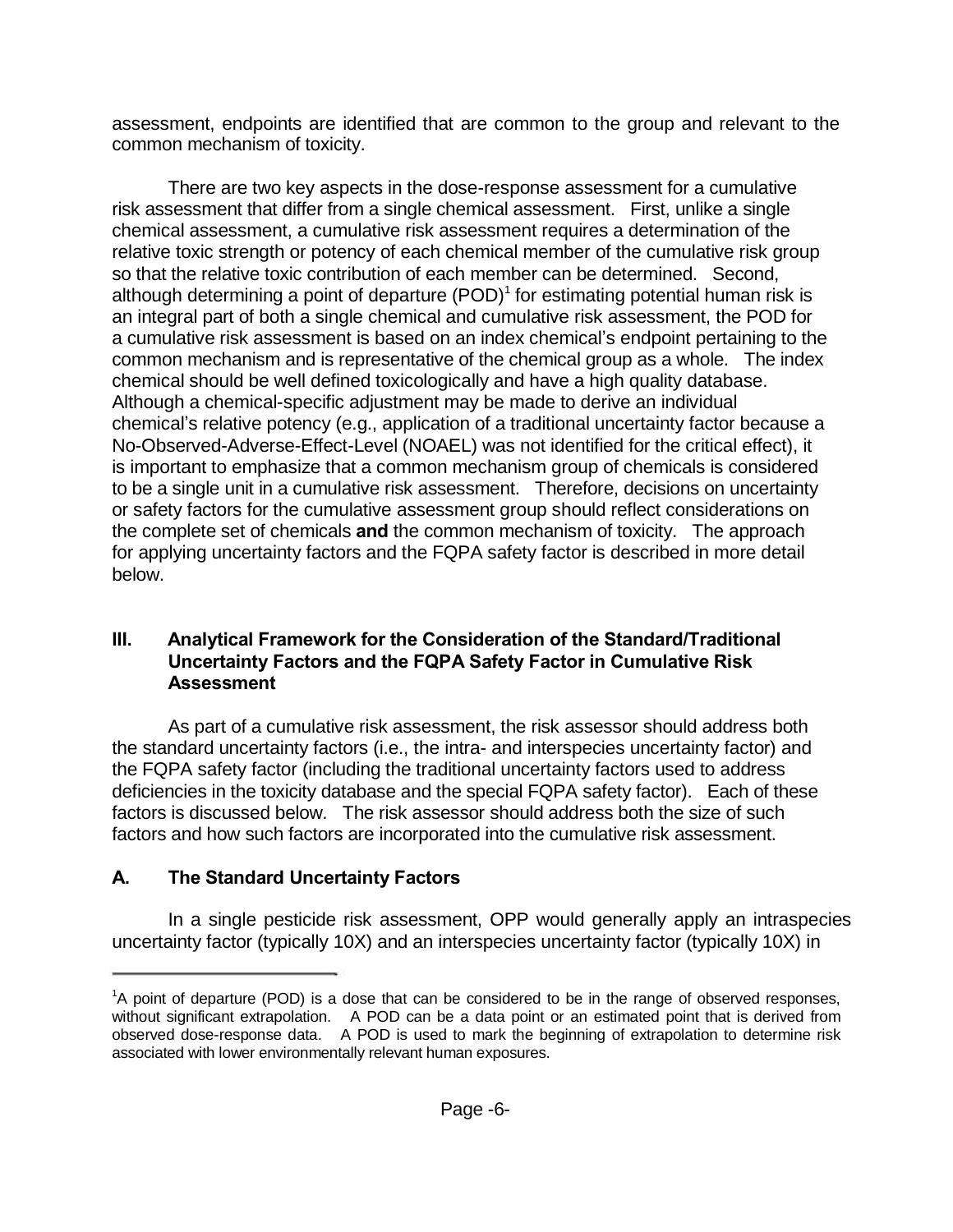such a manner as to ensure that this combined default 100X defined, at a minimum, the overall acceptable exposure. In a cumulative risk assessment involving several pesticides, OPP believes that the intra- and interspecies combined 100-fold default factor logically should be applied in a similar manner to account for potential human variability and to account for uncertainty in extrapolating experimental animal data to estimate potential human risk. Cumulative assessments, like single pesticide assessments, generally rely on animal data. Because a risk extrapolation from animal data to the human population is based on a common mechanism effect and thus is common to the whole group of pesticides, the uncertainty factors tied to the intra- and interspecies extrapolation should apply to the whole group. The point of departure (e.g., NOAEL or Benchmark Dose) for the index chemical is used to calculate route-specific margin of exposures ( $MOEs<sup>2</sup>$ ) for the CAG. Generally, the expression of risk from the CAG can be expressed as the resulting MOEs which provide an indication of the extent to which anticipated exposure approaches a level that may produce adverse effects. The standard uncertainty factors should be used as a guide to evaluate the acceptability of the MOEs (excluding consideration of the FQPA safety factor) determined in a cumulative risk assessment.

The size of the standard intra- and interspecies uncertainty factors deemed adequate to protect infants and children will depend on the weight-of-the-evidence for a particular common mechanism of toxicity. Various authors have evaluated the intraspecies uncertainty factor using data from animal or human studies, as summarized by Dourson et al. (1996). On the whole, OPP interprets these evaluations along with statements in the 1993 National Research Council report *Pesticides in the Diets of Infants and Children* (NRC 1993) as meaning that for most chemicals the very large majority of people, including children, respond sufficiently similarly so that the tenfold intraspecies uncertainty factor is adequate to cover any variability that may exist in the human population. At the same time, there are chemicals for which some humans may display a greater range of variability and sometimes that variability appears age-related, with children exhibiting a greater degree of sensitivity than adults. The adequacy of the standard intraspecies factor to address the potential for greater sensitivity or susceptibility of children should be considered in the context of evidence on potential pre- and postnatal toxicity associated with the common mechanism of toxicity as discussed below.

As mentioned earlier, for interspecies variability, a factor of 10-fold is applied as a default assumption to account for differences in sensitivity between species when animal data are used to assess human risk. Although the default 10X is generally used in the Agency, when data indicate that humans are less or more sensitive than animals, the interspecies group uncertainty factor of 10-fold may be reduced or raised. For example, the Agency policy for rat thyroid disruption as a mechanism that leads to

 $2$ The margin of exposure is the point of departure divided by the anticipated or actual measure of human exposure.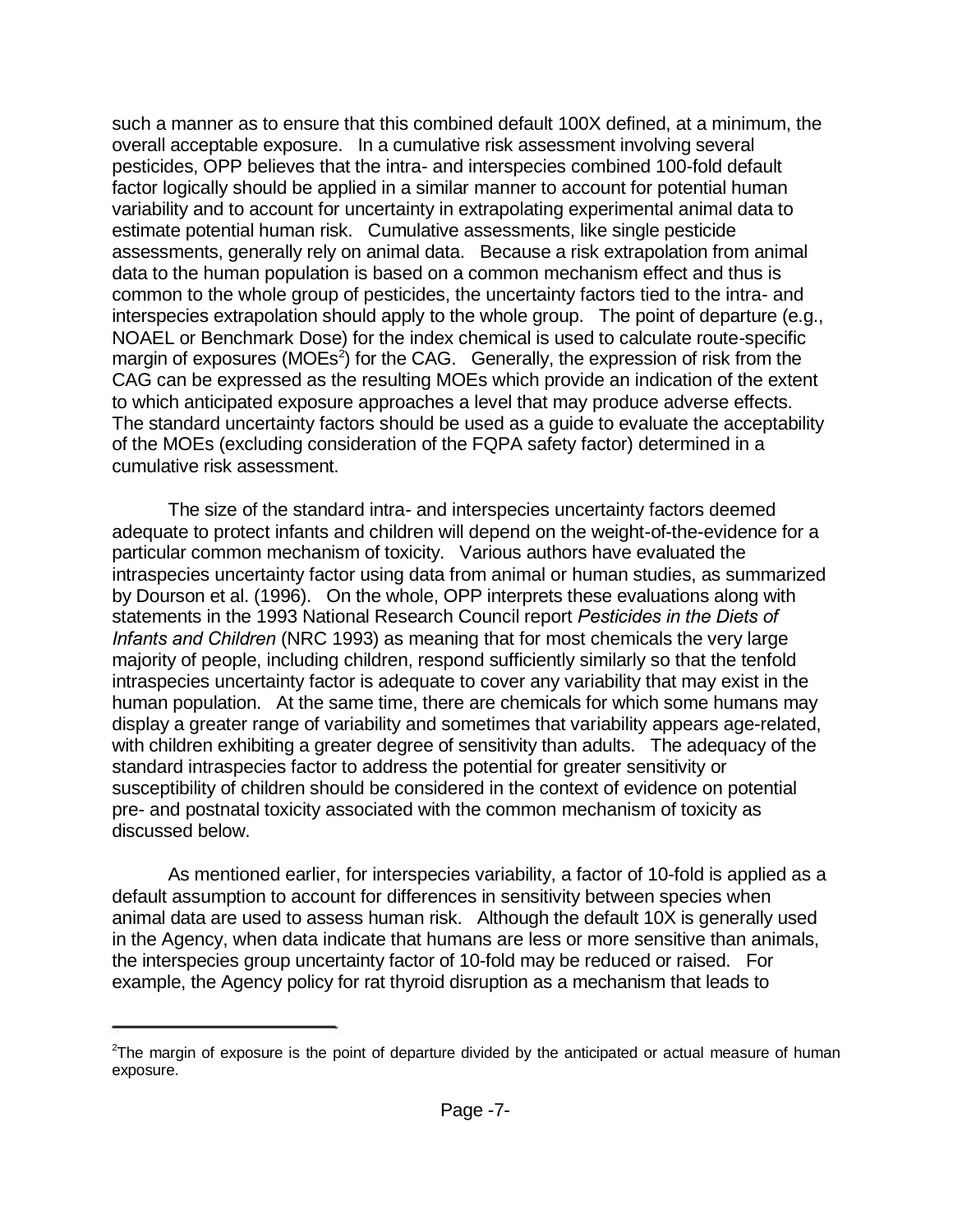follicular cell cancer is that a factor of unity is used instead of the traditional 10-fold factor because available data indicate that humans are less sensitive compared to rats to this mechanism of carcinogenesis (USEPA 1998). Therefore, when available, toxicokinetic and mechanistic data may be used for the application of data-derived uncertainty factors to account for both inter- and intraspecies differences. The World Health Organization International Programme for Chemical Safety recently developed guidance for risk assessors on the use of quantitative toxicokinetic and toxicodynamic data to address interspecies and interindividual differences in dose/ concentration-response assessment (WHO 2001).

### **B. The FQPA Safety Factor**

In applying the FQPA safety factor provision, OPP must either retain the default FQPA safety factor or assign a different FQPA safety factor based on reliable data showing such factor is safe. If the default FQPA safety factor is retained, the risk assessor should incorporate the FQPA safety factor in the same manner as the traditional uncertainty factors as they relate to the group as a whole or to specific chemical members. A more complex process is called for if a different FQPA safety is chosen.

The FQPA safety factor provision is intended "to take into account potential preand postnatal toxicity and completeness of the data with respect to exposure and toxicity to infants and children." Thus, this guidance for the application of the FQPA safety factor provision, as it relates to determining the safety of a factor different from the 10X default FQPA safety factor, directs scientists in performing cumulative risk assessments to consider a three part framework that focuses on each of these elements:

 $\Box$  the completeness of the toxicity database;

 $\Box$  the potential for pre- or postnatal toxicity in infants and children; and  $\Box$ the completeness of the exposure database.

In addressing these three areas, the FQPA safety factor analysis for cumulative risk assessment should focus on providing protection from the common toxic effect that could result from all pertinent routes and pathways of exposure to the members of the group that share the common mechanism of toxicity. Thus, the assessment of the uncertainty and safety factors, in the context of a cumulative risk assessment, has a more narrow toxicological focus than an individual assessment. As to exposure, however, a cumulative assessment has a much larger set of potential exposure scenarios, given the potential for multiple chemical exposures depending on the number of chemicals in the CAG and their respective uses.

## **1. Completeness of the Toxicity Database**

In conducting cumulative risk assessments, OPP anticipates that it may apply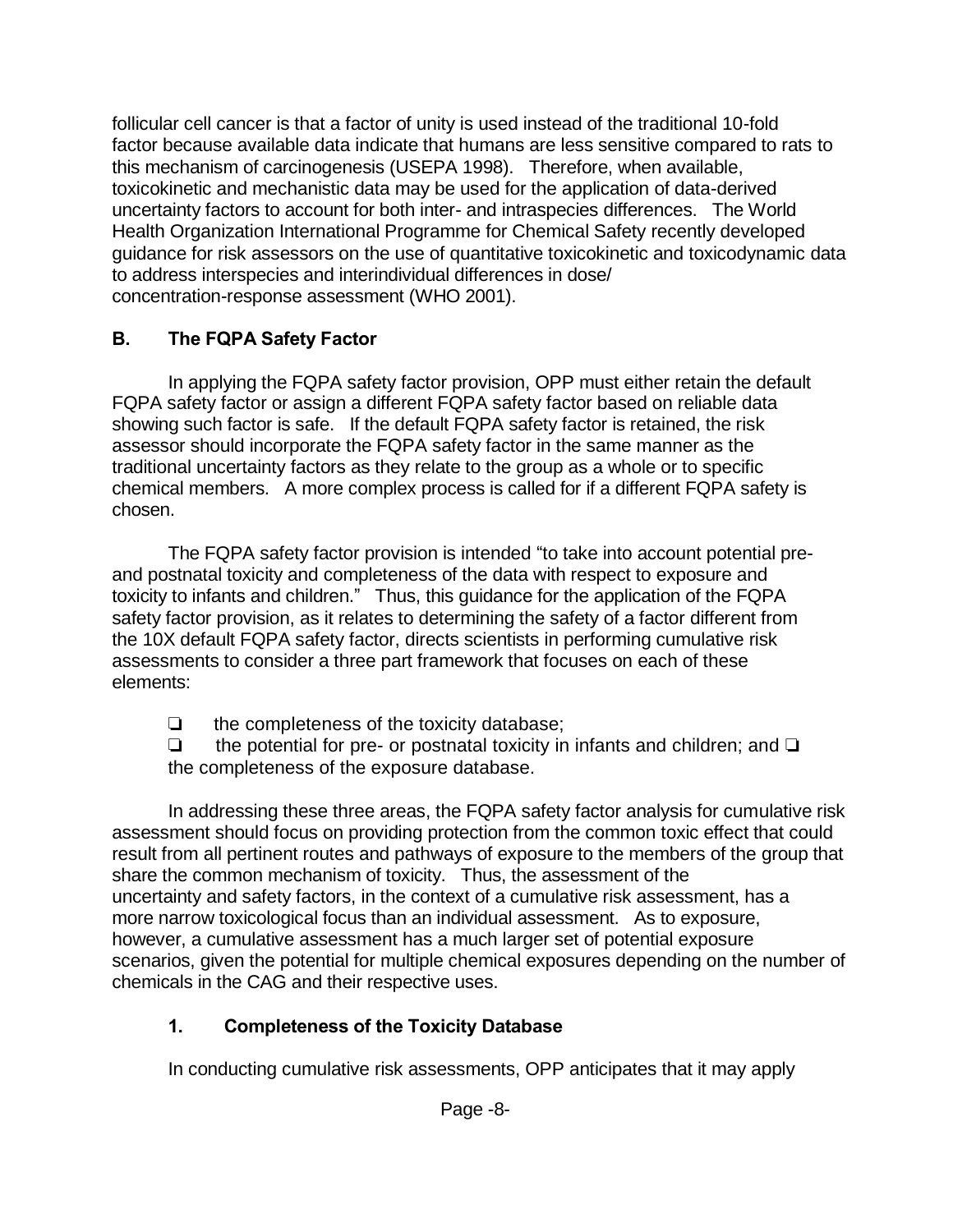traditional uncertainty factors either to specific chemicals or to the entire chemical group or to both. In evaluating whether reliable data show a safety factor to be protective of infants and children when assessing cumulative risk, the risk assessor should consider the adequacy of safety factors to protect infants and children from uncertainty raised by database completeness issues both with regard to specific chemical members and to the entire chemical group. For cumulative risk assessment, evaluation of database completeness should focus on the completeness of particular toxicity databases as they pertain to the common mechanism of toxicity.

 **Traditional Uncertainty Factors Applied to An Individual Chemical Member of the CAG:** Uncertainty factors may occasionally be used in the determination of the Relative Potency Factors (RPFs) for a member of the cumulative risk assessment group (CAG) when there are limitations in its toxicity database. In a cumulative risk assessment, OPP establishes an RPF for each chemical based on the effect that they share in common and that pertains to their common mechanism of toxicity. The RPFs are used to estimate the toxicologically equivalent dose of each chemical member in the CAG compared to a reference or index chemical. This allows OPP to convert exposure attributable to one member of the group into toxicologically equivalent exposure to the index member of the group. Generally, OPP expects to have a very robust database that permits direct and uniform quantitative comparisons of the toxicity of different chemicals in studies conducted using comparable methodology. Furthermore, an index compound is selected based on it being well defined toxicologically for the common mechanism. Given that the index chemical will typically have a high quality database, it is anticipated that it will be rare to apply a database uncertainty to adjust its relative toxic potency or its point of departure.

When OPP lacks data to make direct and uniform comparisons of toxicity across certain members of the CAG, the risk assessor may need to apply techniques to estimate comparable values. An example might involve an RPF analysis based on the comparison of the chemicals NOAELs for the common toxic effect. If there were no NOAEL established for one of the chemicals in the CAG, OPP might estimate the NOAEL for that chemical by applying an uncertainty factor to the LOAEL for that chemical (i.e.,  $UF<sub>L</sub>$ ). In this example, the use of an uncertainty factor or adjustment factor would involve only a single chemical and would be determined by the unique characteristics of the specific chemical's database. Similarly, OPP might apply the subchronic to chronic uncertainty factor ( $UF<sub>s</sub>$ ) to adjust a toxicity value for an individual chemical, although use of this factor is expected to be rare because for most food-use pesticides OPP has an extensive chronic toxicity data set.

The database uncertainty factor (i.e.,  $UF_{\text{Dbchemical}}$ ) may also be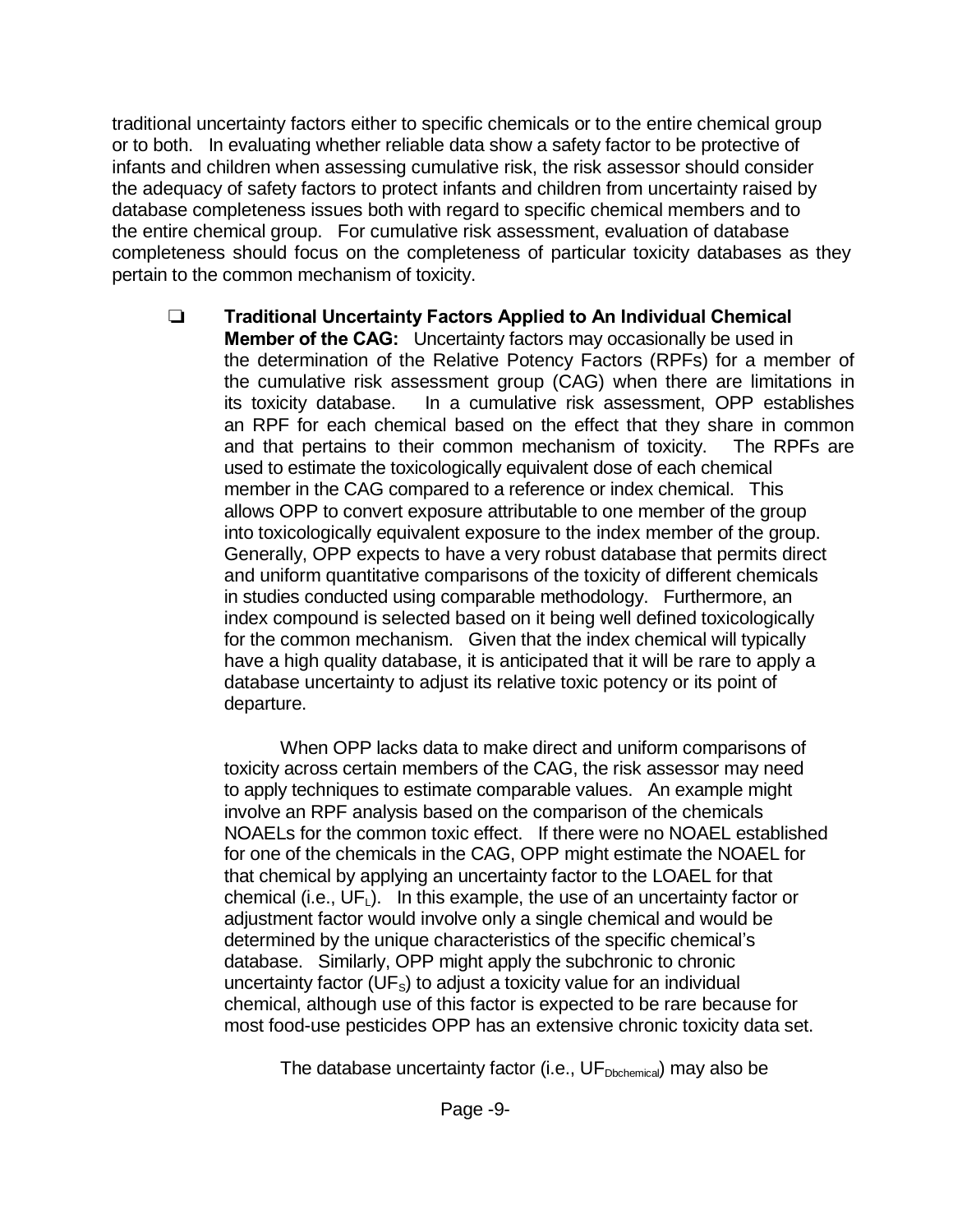applied to address missing studies that pertain to specific chemical members concerning the characterization of the common mechanism effects. For example, if data on effects in the young pertaining to the common mechanism were available for some members but not all, and those effects appear to be the most sensitive endpoint, then a database uncertainty factor may be applied to adjust specific chemical members RPF values to account for the absence of such data. The risk assessor should refer to the document for single chemical assessments, titled *Determination of the Appropriate FQPA Safety Factor(s) For Use in the Tolerance-Setting Process* (USEPA 2002a), for general guidance on determining the need for and size of the traditional database deficiency factor.

#### **Traditional Uncertainty Factors Applied to the Cumulative Risk**

**Group:** In addition to considering the need for uncertainty factors to address data limitations or deficiencies for individual chemical members of the CAG, the risk assessor should also consider whether there are deficiencies in the toxicity database that apply to the group of chemicals as a whole. This analysis involves answering the question whether it may be likely that the members of the CAG cause another critical effect produced by the identified mechanism of toxicity and whether such a critical effect would occur at a dose significantly lower than the doses used to calculate the relative potency factors or the Point of Departure currently being used. Thus, if the available information indicates that the CAG chemicals may have a substantially lower critical effect that raises concern for the young than predicted by existing toxicity data, it may be appropriate to apply a database uncertainty factor to the group (i.e.,  $UF_{DbCAG}$ ) until such time as additional testing is conducted to evaluate that potential. These decisions should be made on a case-by-case basis, taking into account the weight-of-the-evidence in the existing toxicity database in the context of the common mechanism of toxicity and how it pertains to susceptibility of the young.

The absence of data that pertains to the common mechanism of toxicity does not automatically warrant the application of a database uncertainty or safety factor. When data deficiencies exist pertaining to the common mechanism of toxicity, the risk assessor should consider the general, overall value of the missing study to the cumulative risk assessment. This includes consideration of how likely the effects measured in the study are to be the most sensitive toxic endpoint on which the estimation of cumulative risk should be based. Characterization of effects on the young and the analysis of data gaps should evaluate the overall value of the missing study to the cumulative risk assessment process for the common mechanism of toxicity. In addition to identification of toxicity information that is lacking that pertains to the common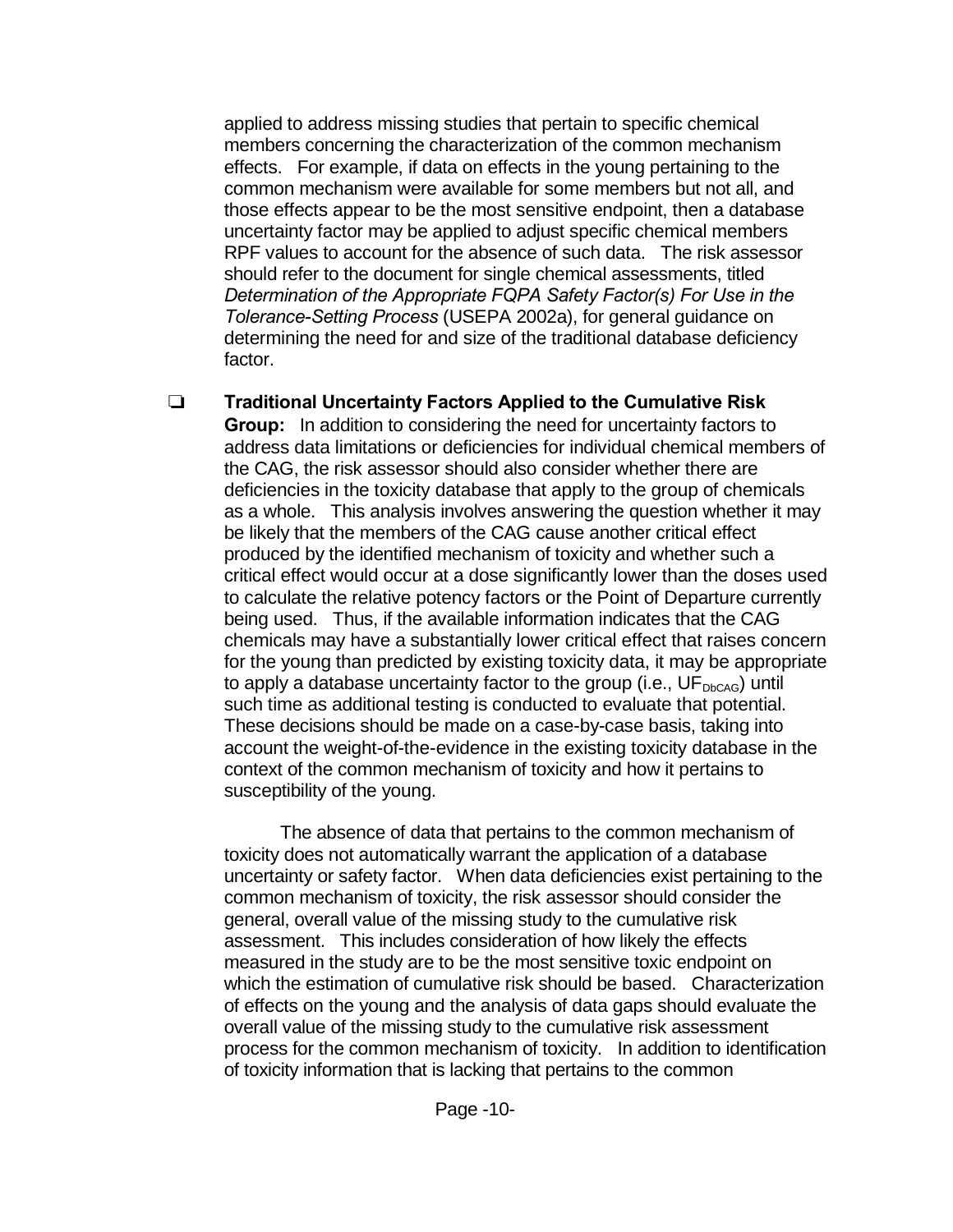mechanism of toxicity, review of the available data may also provide information as to the potential to detect effects that may significantly impact the cumulative risk assessment. In deciding the need for application of a database uncertainty factor to account for missing studies common to the CAG as a whole, the risk assessor should evaluate how thorough the testing is with respect to life stage assessment, endpoint assessment, and route and duration of exposure. It should be emphasized that studies using adult animals may help inform the judgment about potential effects in the young and the need for additional studies. Finally, it is important to avoid applying an uncertainty factor twice-i.e., to specific individual chemical members as well as a group factor to account for the same deficiency in the toxicity database.

## **2. Potential Pre- and Postnatal Toxicity**

In assessing the FQPA safety factor, the potential for fetuses, infants, or children to be more sensitive than adults to toxic effects caused by the common mechanism of toxicity must be examined. The consideration of potential increased susceptibility would generally follow the same approach as used for individual chemicals, except that the focus is confined to the common toxic effect(s) produced by members of the cumulative assessment group (CAG). Thus, this decision is made regarding the group as a whole and not for individual members of the CAG.

The risk assessor should evaluate on a case-by-case basis the potential pre- and postnatal toxicity resulting from the common mechanism of toxicity only, taking into account all pertinent information. First, OPP would evaluate whether the toxicity data show a difference in the susceptibility of adults and the young to the specific toxic effects under review. As explained for individual chemicals, increased susceptibility can manifest as increased incidence, earlier outset, slower recovery, or increased severity of response in the young compared with adults.

If data on the common mechanism of toxicity indicate differential pre- or postnatal toxicity, the risk assessor should then consider whether the available information indicates a significant level of concern for such effects. As described in the FQPA safety factor guidance, the risk assessor should consider several factors or lines of evidence that would either increase or decrease the concern for potential pre- or postnatal toxicity in humans. These factors include criteria relating to the type of preand postnatal toxicity observed, the nature of the dose-response, information on toxicokinetics, and data on mode of action. If there is evidence of a high degree of concern for the CAG chemicals, the risk assessor should evaluate whether the standard approach of applying traditional uncertainty factors to the relative potency factors or the Point of Departure for the Index Chemical provides assurance that infants and children will be adequately protected.

It should be emphasized that OPP does not believe that the safety of infants and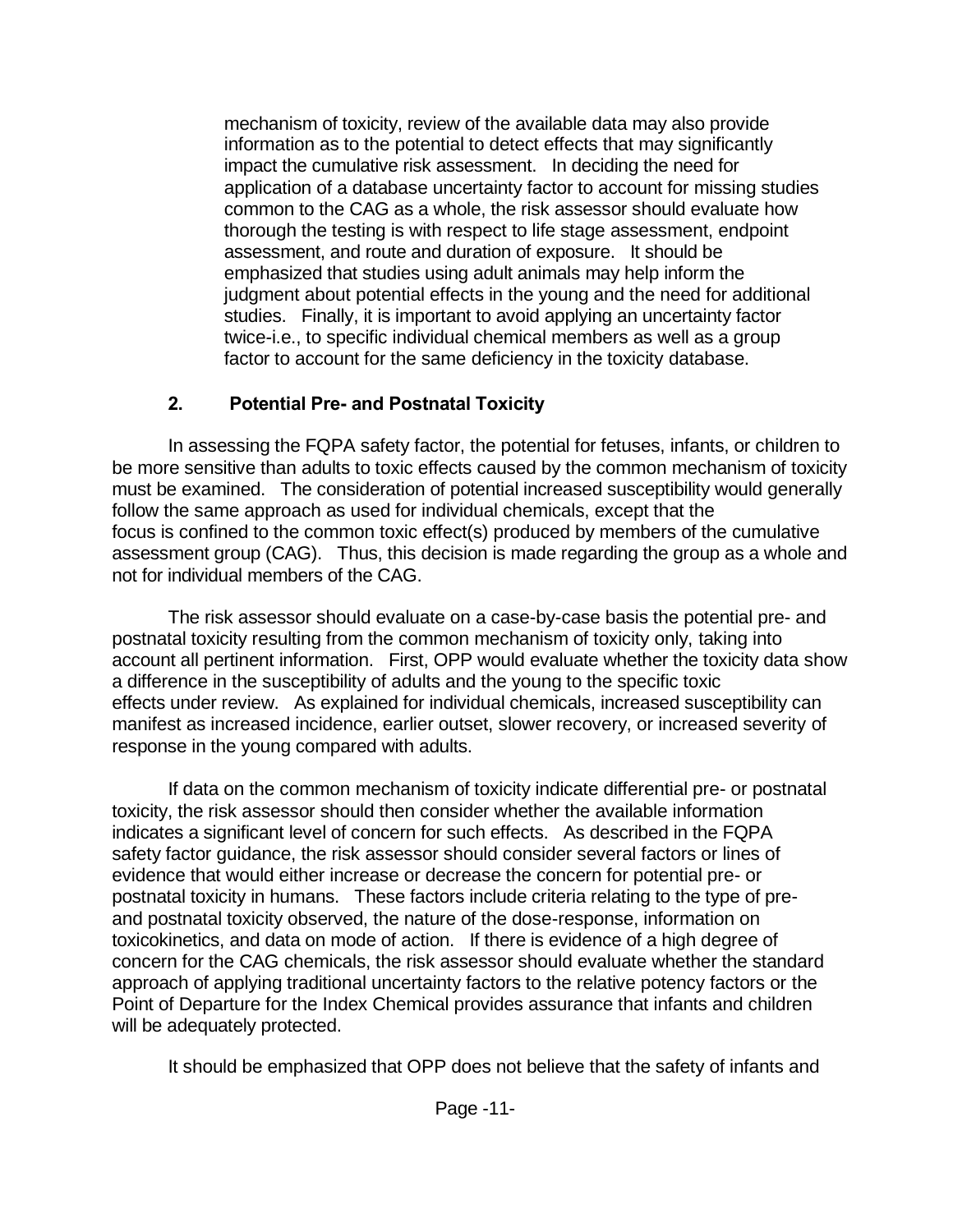children requires retention of a special additional safety factor for a group of pesticides that share a common mechanism of toxicity whenever the common toxic effect involves some increased susceptibility of the young. Risk assessors should focus on the degree of concern and the residual uncertainties raised by increased susceptibility in evaluating what safety factor would be protective of infants and children. In addition, risk assessors are reminded that a recommendation with respect to the need for a special safety factor due to potential pre- or postnatal toxicity of the CAG should be made for the CAG as a whole and should not be predetermined based on whether OPP separately decided that one or more individual members of the CAG warranted an additional factor for potential pre- or postnatal toxicity. This is because a cumulative risk assessment is conducted on the basis that the CAG induces a common effect by a common mechanism. Thus, it would not be appropriate to apply a special FQPA safety factor because a small subset of the CAG has been shown to induce effects in infants and the young. Additional guidance on determining the degree of concern and residual uncertainties associated with observed susceptibility in the young can be found in the OPP's revised policy document for individual chemical assessments, titled *Determination of the Appropriate FQPA Safety Factor(s) For Use in the Tolerance-Setting Process* (USEPA 2002a).

## **3. Adequacy of the Exposure Database**

As with aggregate exposure assessments, the exposure database for a cumulative risk assessment should be considered adequate if the risk assessor is confident that the exposure estimate did not understate the potential exposure. Any consideration of the exposure estimate should take into account both the inputs used in the assessment and the methods for combining exposure to produce the cumulative risk assessment.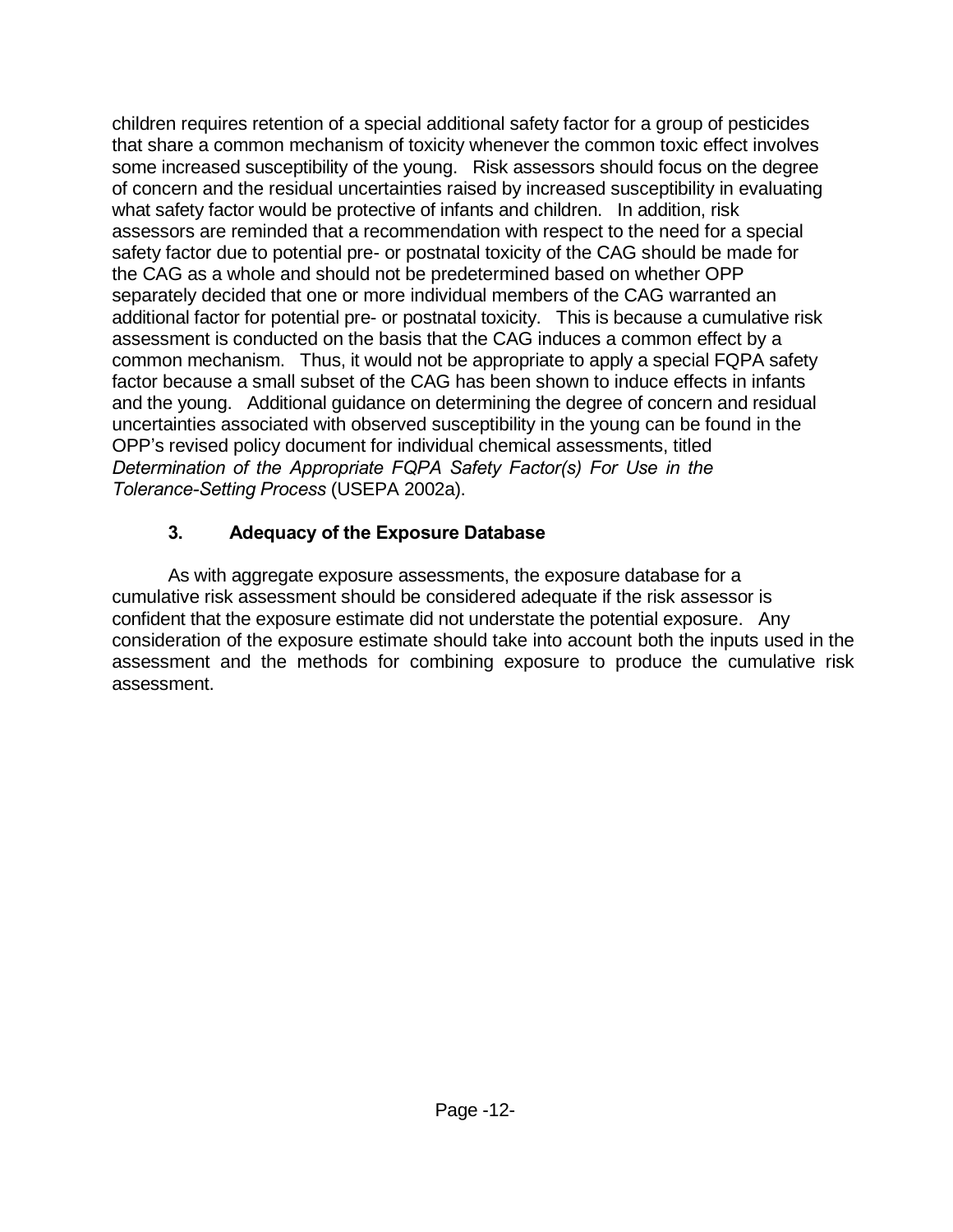With respect to inputs, the risk assessor should consider whether the cumulative risk assessment encompasses all potentially significant sources of exposure. For example, the risk assessor may choose to exclude from the quantitative estimate of food exposure for the Cumulative Assessment Group certain chemical-crop combinations for which it lacks monitoring data. The risk assessor should evaluate the potential significance of any excluded exposure scenario, taking into account not only the magnitude of the potential exposure but also the relative toxicity of the chemical(s) involved. For example, if OPP has no monitoring data on the levels of a relatively less toxic pesticide in almonds, the omission of an estimate of potential exposure is not particularly likely to influence the magnitude of the overall cumulative risk assessment because almonds are only a small fraction of the diets of people who consume them.

The risk assessor should also consider whether, in the absence of more accurate, chemical-specific information, the cumulative exposure assessment used generic data to produce a conservative estimate of potential exposure. Given the available databases, this is more likely to occur when estimating exposure from the drinking water and residential pathways. Although OPP will use the best available information to develop region-specific estimates from drinking water and residential use, in some cases, OPP uses an input value derived from a generic database or based on scientific judgment to calculate exposure for a particular exposure scenario. For example, OPP recognizes that the level of pesticide residues in surface water will vary geographically, depending on the extent of pesticide use and local site vulnerability to runoff, among other factors. To the extent that OPP chooses to estimate drinking water exposure using residue levels expected around a vulnerable, heavily treated site, such estimates would overstate exposure to people in other parts of the region. Similarly, estimates of residential exposure developed using the Residential Standard Operating Procedures tend to describe the high-end or upper-bound of potential exposure and do not take into account variability in use patterns from region to region. Thus, to the extent that such "conservative" exposures constitute a significant portion of the overall cumulative exposure assessment, the resulting estimate would be less likely to understate potential risk.

In addition, the likelihood that a cumulative risk assessment will (or will not) understate potential exposure depends, in part, on the method used to combine exposure estimates for different pathways. In a screening level assessment of cumulative risk, OPP may combine different, deterministic high-end values from different pathways, thereby producing an estimate that is at or above the upper-bound of exposure. Such an assessment would describe the exposure encountered in the unlikely event that an individual received simultaneously both high-end food, water, and residential exposure. In practice, such exposure scenarios would probably never occur, or would only occur rarely. Conversely, if exposures by different pathways have been combined using probabilistic techniques, the additional conservativism would be decreased.

Because of the complexity of cumulative exposure assessments, the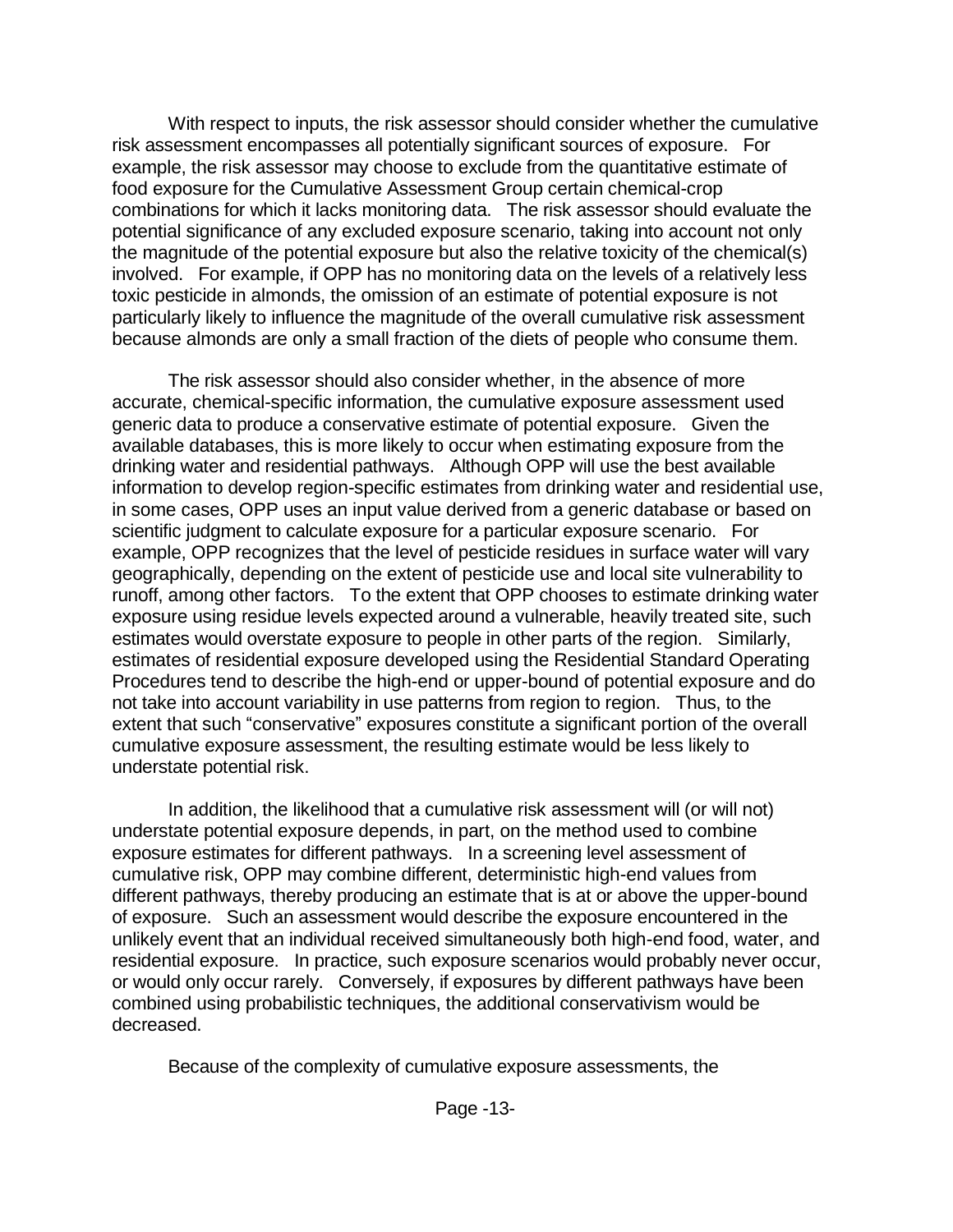consideration of the completeness of the exposure database cannot be reduced to a simple set of guiding principles. Rather, the consideration of the appropriateness or adequacy of any additional uncertainty factor should be made on a case-by-case basis taking into account all of the aspects of the assessment which may tend to underestimate potential exposure and those which may tend to overestimate potential exposure. To the extent possible, the risk assessors should attempt to conduct sensitivity analyses using alternative assumptions to evaluate the potential significance of different assumptions. Ultimately, however, the risk assessors should provide a characterization of the exposure assessment-its strengths and weaknesses, as well as the potential for over- or underestimation of exposure-and make a recommendation about the adequacy of a different safety factor to protect the safety of infants and children.

The manner of incorporating uncertainty or safety factors in a cumulative assessment to account for hazard and exposure uncertainties or deficiencies is generally summarized in the following Table (1):

#### **IV. Decisionmaking Process-Integration of the Consideration of the Adequacy of the Toxicity and Exposure Databases and the Potential for Pre- and Postnatal Toxicity**

Although important aspects of the FQPA safety factor analysis occur in the toxicity and exposure assessments for the cumulative risk assessment, ultimately, decisions on safety factors should be made in the risk characterization stage. In the risk characterization stage, the risk assessor should attempt to integrate the information and analysis described above. In addition, the risk characterization section may address other aspects of the risk assessment methodology that could contribute to the conservativeness of the assessment (e.g., the percentile of exposure considered reliable for estimating potential risks). The risk assessor should describe the overall strengths and weaknesses of the assessment that would be relevant to the consideration of the FQPA safety factor. The risk assessors should develop a recommendation with respect to the standard/traditional uncertainty factors and the FQPA safety factor that takes the full range of information into account.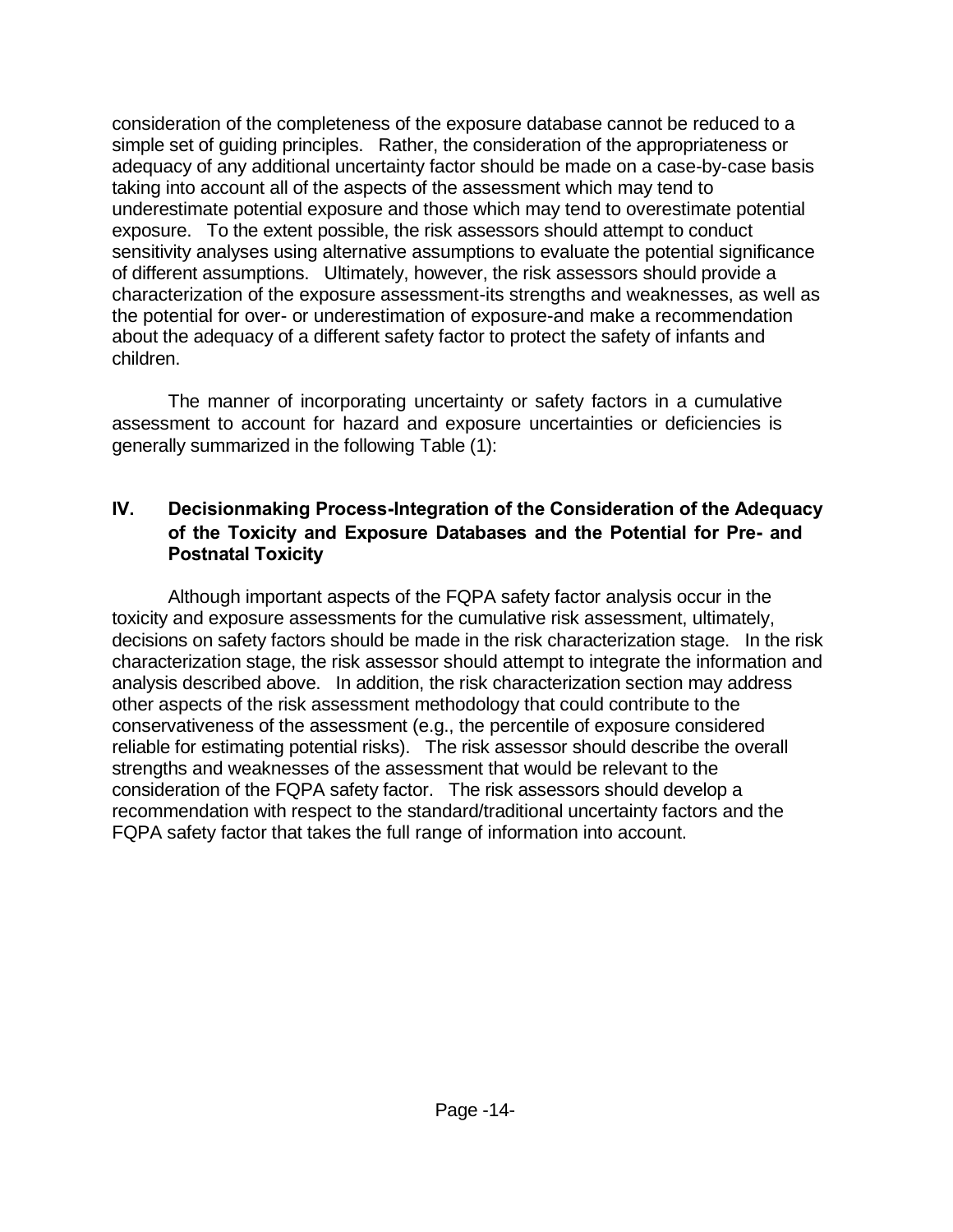| Table 1. Incorporation of Uncertainty/Safety Factors in Cumulative Risk Assessment    |                                                                                                                                                                                                                                                                                                                                                                                                                                                                                                             |
|---------------------------------------------------------------------------------------|-------------------------------------------------------------------------------------------------------------------------------------------------------------------------------------------------------------------------------------------------------------------------------------------------------------------------------------------------------------------------------------------------------------------------------------------------------------------------------------------------------------|
| Factors Applied to Specific Chemical Members of the Cumulative Assessment Group (CAG) |                                                                                                                                                                                                                                                                                                                                                                                                                                                                                                             |
| <b>LOAEL to NOAEL</b><br>(UF <sub>L</sub> )                                           | ≤10-fold factor is used to estimate a NOAEL from a<br>LOAEL for a specific chemical's relative toxic potency<br>factor.                                                                                                                                                                                                                                                                                                                                                                                     |
| <b>Subchronic to Chronic</b><br>(UF <sub>s</sub> )                                    | ≤10-fold factor is used to estimate a chronic point of<br>departure from a study of less than chronic treatment<br>duration for a specific chemical's relative toxic potency<br>factor.                                                                                                                                                                                                                                                                                                                     |
| <b>Deficiencies in the Toxicity Database</b><br>(UF <sub>Db chemical</sub> )          | ≤10-fold factor is used to address database deficiencies,<br>which are not addressed by UFL and UF <sub>S</sub> factors, in<br>estimating the relative toxic potency of each chemical<br>member of the CAG.                                                                                                                                                                                                                                                                                                 |
| Factors Applied to the Cumulative Assessment Group After Conducting Cumulative Risk   |                                                                                                                                                                                                                                                                                                                                                                                                                                                                                                             |
| <b>Human Variation (or intraspecies)</b><br>$(UF_H)$                                  | ≤10-fold UF intended to account for potential variation in<br>sensitivity among humans and is considered to include<br>toxicokinetic/dynamic processes.                                                                                                                                                                                                                                                                                                                                                     |
| <b>Experimental Animal to Human</b><br>(interspecies)<br>(UF <sub>A</sub> )           | $\leq$ 10-fold UF intended to account for uncertainty in<br>extrapolating data from laboratory animals to project<br>human risk, considered to include toxicokinetic/dynamic<br>processes.                                                                                                                                                                                                                                                                                                                  |
| <b>Deficiencies in the Toxicity Database</b><br>(UF <sub>Db</sub> <sub>CAG</sub> )    | ≤10-fold factor is used to address database deficiencies<br>that are common to the CAG.                                                                                                                                                                                                                                                                                                                                                                                                                     |
| <b>Special FQPA Safety Factor</b>                                                     | The reasons for such a factor include: concern about pre-<br>or postnatal toxicity and deficiencies in the exposure<br>database. It is anticipated that most toxicity database<br>issues will be dealt with on the individual chemical<br>members before conducting the cumulative assessment.<br>The risk assessor should not account for the same<br>deficiency twice. Consideration should be given to<br>whether these concerns pertain to the common toxic<br>effect and common mechanism of toxicity. |